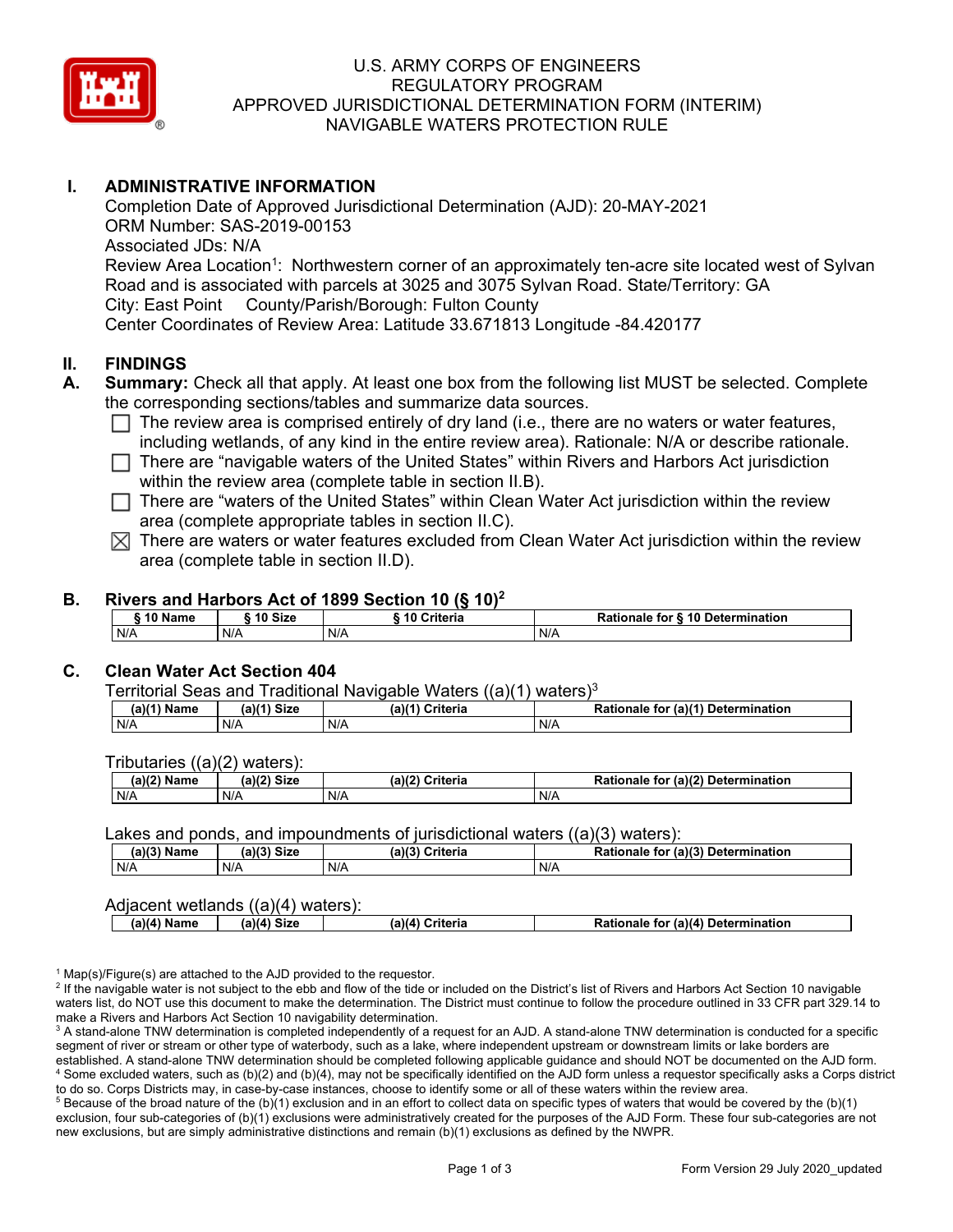

# U.S. ARMY CORPS OF ENGINEERS REGULATORY PROGRAM APPROVED JURISDICTIONAL DETERMINATION FORM (INTERIM) NAVIGABLE WATERS PROTECTION RULE

| N/A | N/A | N/A | N/A |
|-----|-----|-----|-----|

# **D. Excluded Waters or Features**

Excluded waters  $((b)(1) - (b)(12))^4$ :

| <b>Exclusion Name   Exclusion Size</b> |              | Exclusion <sup>5</sup>                                                                                                                                                        | <b>Rationale for Exclusion Determination</b> |
|----------------------------------------|--------------|-------------------------------------------------------------------------------------------------------------------------------------------------------------------------------|----------------------------------------------|
| <b>Detention Pond</b>                  | $0.82$ acres | (b)(10) Stormwater control feature<br>constructed or excavated in upland<br>or in a non-jurisdictional water to<br>I convey, treat, infiltrate, or store<br>stormwater runoff | See discussion in Section III.C, below.      |

## **III. SUPPORTING INFORMATION**

**A. Select/enter all resources** that were used to aid in this determination and attach data/maps to this document and/or references/citations in the administrative record, as appropriate.

Information submitted by, or on behalf of, the applicant/consultant: **\_X\_** Information submitted by, or on behalf of, the applicant/consultant: Documentation included within, "Section 404 Individual Permit, Sylvan Airport Parking

- **\_X\_** Photographs: *Historical aerial imagery from Google Earth and [https://historicaerials.com/viewer,](https://historicaerials.com/viewer) accessed on May 20, 2021.*  **\_\_\_** Corps Site visit(s) conducted on: *Date(s).*
- **\_\_\_** Previous Jurisdictional Determinations (AJDs or PJDs): *ORM Number(s) and date(s).*
- **\_X\_** Antecedent Precipitation Tool: *provide detailed discussion in Section III.B.*
- **\_\_\_** USDA NRCS Soil Survey: *included within* Section 404 Individual Permit*.*
- **\_\_\_** USFWS NWI maps *included within* Section 404 Individual Permit*.*
- **\_\_\_** USGS topographic maps: *included within* Section 404 Individual Permit*.*

#### **Other data sources used to aid in this determination:**

| Documentation included within, "Section 404 Individual Permit, Sylvan Airport Parking<br>Expansion (a.k.a. Peachy Airport Parking), Sylvan Road, Fulton County, Atlanta, Georgia",<br>dated February 11, 2019, as prepared by United Consulting.<br>This information is sufficient for purposes of this AJD.<br>Rationale: N/A<br>Data sheets prepared by the Corps: Title(s) and/or date(s).<br>$\mathbf{X}$<br>Photographs: Historical aerial imagery from Google Earth and<br>https://historicaerials.com/viewer, accessed on May 20, 2021.<br>Corps Site visit(s) conducted on: Date(s).<br>Previous Jurisdictional Determinations (AJDs or PJDs): ORM Number(s) and date(s).<br>$\underline{x}$<br>Antecedent Precipitation Tool: <i>provide detailed discussion in Section III.B.</i><br>USDA NRCS Soil Survey: included within Section 404 Individual Permit.<br>USFWS NWI maps included within Section 404 Individual Permit.<br>USGS topographic maps: included within Section 404 Individual Permit.<br>Other data sources used to aid in this determination:<br>Name and/or date and other relevant information<br>Data Source (select)<br><b>USGS Sources</b><br>USGS Stream Stats (https://streamstats.usgs.gov/ss/)<br><b>USDA Sources</b><br>$N/A$ .<br><b>NOAA Sources</b><br>N/A<br><b>USACE Sources</b><br>$N/A$ .<br><b>State/Local/Tribal Sources</b><br>N/A<br>Fulton County Property Viewer (https://gis.fultoncountyga.gov/Apps/PropertyMapViewer/)<br><b>Other Sources</b> |  |  |  |  |  |  |
|----------------------------------------------------------------------------------------------------------------------------------------------------------------------------------------------------------------------------------------------------------------------------------------------------------------------------------------------------------------------------------------------------------------------------------------------------------------------------------------------------------------------------------------------------------------------------------------------------------------------------------------------------------------------------------------------------------------------------------------------------------------------------------------------------------------------------------------------------------------------------------------------------------------------------------------------------------------------------------------------------------------------------------------------------------------------------------------------------------------------------------------------------------------------------------------------------------------------------------------------------------------------------------------------------------------------------------------------------------------------------------------------------------------------------------------------------------------------------------------------------|--|--|--|--|--|--|
|                                                                                                                                                                                                                                                                                                                                                                                                                                                                                                                                                                                                                                                                                                                                                                                                                                                                                                                                                                                                                                                                                                                                                                                                                                                                                                                                                                                                                                                                                                    |  |  |  |  |  |  |
|                                                                                                                                                                                                                                                                                                                                                                                                                                                                                                                                                                                                                                                                                                                                                                                                                                                                                                                                                                                                                                                                                                                                                                                                                                                                                                                                                                                                                                                                                                    |  |  |  |  |  |  |
|                                                                                                                                                                                                                                                                                                                                                                                                                                                                                                                                                                                                                                                                                                                                                                                                                                                                                                                                                                                                                                                                                                                                                                                                                                                                                                                                                                                                                                                                                                    |  |  |  |  |  |  |
|                                                                                                                                                                                                                                                                                                                                                                                                                                                                                                                                                                                                                                                                                                                                                                                                                                                                                                                                                                                                                                                                                                                                                                                                                                                                                                                                                                                                                                                                                                    |  |  |  |  |  |  |
|                                                                                                                                                                                                                                                                                                                                                                                                                                                                                                                                                                                                                                                                                                                                                                                                                                                                                                                                                                                                                                                                                                                                                                                                                                                                                                                                                                                                                                                                                                    |  |  |  |  |  |  |
|                                                                                                                                                                                                                                                                                                                                                                                                                                                                                                                                                                                                                                                                                                                                                                                                                                                                                                                                                                                                                                                                                                                                                                                                                                                                                                                                                                                                                                                                                                    |  |  |  |  |  |  |
|                                                                                                                                                                                                                                                                                                                                                                                                                                                                                                                                                                                                                                                                                                                                                                                                                                                                                                                                                                                                                                                                                                                                                                                                                                                                                                                                                                                                                                                                                                    |  |  |  |  |  |  |
|                                                                                                                                                                                                                                                                                                                                                                                                                                                                                                                                                                                                                                                                                                                                                                                                                                                                                                                                                                                                                                                                                                                                                                                                                                                                                                                                                                                                                                                                                                    |  |  |  |  |  |  |
|                                                                                                                                                                                                                                                                                                                                                                                                                                                                                                                                                                                                                                                                                                                                                                                                                                                                                                                                                                                                                                                                                                                                                                                                                                                                                                                                                                                                                                                                                                    |  |  |  |  |  |  |
|                                                                                                                                                                                                                                                                                                                                                                                                                                                                                                                                                                                                                                                                                                                                                                                                                                                                                                                                                                                                                                                                                                                                                                                                                                                                                                                                                                                                                                                                                                    |  |  |  |  |  |  |
|                                                                                                                                                                                                                                                                                                                                                                                                                                                                                                                                                                                                                                                                                                                                                                                                                                                                                                                                                                                                                                                                                                                                                                                                                                                                                                                                                                                                                                                                                                    |  |  |  |  |  |  |
|                                                                                                                                                                                                                                                                                                                                                                                                                                                                                                                                                                                                                                                                                                                                                                                                                                                                                                                                                                                                                                                                                                                                                                                                                                                                                                                                                                                                                                                                                                    |  |  |  |  |  |  |
|                                                                                                                                                                                                                                                                                                                                                                                                                                                                                                                                                                                                                                                                                                                                                                                                                                                                                                                                                                                                                                                                                                                                                                                                                                                                                                                                                                                                                                                                                                    |  |  |  |  |  |  |
|                                                                                                                                                                                                                                                                                                                                                                                                                                                                                                                                                                                                                                                                                                                                                                                                                                                                                                                                                                                                                                                                                                                                                                                                                                                                                                                                                                                                                                                                                                    |  |  |  |  |  |  |
|                                                                                                                                                                                                                                                                                                                                                                                                                                                                                                                                                                                                                                                                                                                                                                                                                                                                                                                                                                                                                                                                                                                                                                                                                                                                                                                                                                                                                                                                                                    |  |  |  |  |  |  |
|                                                                                                                                                                                                                                                                                                                                                                                                                                                                                                                                                                                                                                                                                                                                                                                                                                                                                                                                                                                                                                                                                                                                                                                                                                                                                                                                                                                                                                                                                                    |  |  |  |  |  |  |
|                                                                                                                                                                                                                                                                                                                                                                                                                                                                                                                                                                                                                                                                                                                                                                                                                                                                                                                                                                                                                                                                                                                                                                                                                                                                                                                                                                                                                                                                                                    |  |  |  |  |  |  |
|                                                                                                                                                                                                                                                                                                                                                                                                                                                                                                                                                                                                                                                                                                                                                                                                                                                                                                                                                                                                                                                                                                                                                                                                                                                                                                                                                                                                                                                                                                    |  |  |  |  |  |  |
|                                                                                                                                                                                                                                                                                                                                                                                                                                                                                                                                                                                                                                                                                                                                                                                                                                                                                                                                                                                                                                                                                                                                                                                                                                                                                                                                                                                                                                                                                                    |  |  |  |  |  |  |
|                                                                                                                                                                                                                                                                                                                                                                                                                                                                                                                                                                                                                                                                                                                                                                                                                                                                                                                                                                                                                                                                                                                                                                                                                                                                                                                                                                                                                                                                                                    |  |  |  |  |  |  |
|                                                                                                                                                                                                                                                                                                                                                                                                                                                                                                                                                                                                                                                                                                                                                                                                                                                                                                                                                                                                                                                                                                                                                                                                                                                                                                                                                                                                                                                                                                    |  |  |  |  |  |  |
|                                                                                                                                                                                                                                                                                                                                                                                                                                                                                                                                                                                                                                                                                                                                                                                                                                                                                                                                                                                                                                                                                                                                                                                                                                                                                                                                                                                                                                                                                                    |  |  |  |  |  |  |
|                                                                                                                                                                                                                                                                                                                                                                                                                                                                                                                                                                                                                                                                                                                                                                                                                                                                                                                                                                                                                                                                                                                                                                                                                                                                                                                                                                                                                                                                                                    |  |  |  |  |  |  |
|                                                                                                                                                                                                                                                                                                                                                                                                                                                                                                                                                                                                                                                                                                                                                                                                                                                                                                                                                                                                                                                                                                                                                                                                                                                                                                                                                                                                                                                                                                    |  |  |  |  |  |  |
|                                                                                                                                                                                                                                                                                                                                                                                                                                                                                                                                                                                                                                                                                                                                                                                                                                                                                                                                                                                                                                                                                                                                                                                                                                                                                                                                                                                                                                                                                                    |  |  |  |  |  |  |
| <b>Typical year assessment(s):</b> According to the APT, which used data available from GA Weather                                                                                                                                                                                                                                                                                                                                                                                                                                                                                                                                                                                                                                                                                                                                                                                                                                                                                                                                                                                                                                                                                                                                                                                                                                                                                                                                                                                                 |  |  |  |  |  |  |
| Stations within proximity of the review area the site conditions at the time of the delineation performed                                                                                                                                                                                                                                                                                                                                                                                                                                                                                                                                                                                                                                                                                                                                                                                                                                                                                                                                                                                                                                                                                                                                                                                                                                                                                                                                                                                          |  |  |  |  |  |  |
| on July 18, 2018, were wetter than normal. These data are based on a projected 30-day rolling                                                                                                                                                                                                                                                                                                                                                                                                                                                                                                                                                                                                                                                                                                                                                                                                                                                                                                                                                                                                                                                                                                                                                                                                                                                                                                                                                                                                      |  |  |  |  |  |  |
|                                                                                                                                                                                                                                                                                                                                                                                                                                                                                                                                                                                                                                                                                                                                                                                                                                                                                                                                                                                                                                                                                                                                                                                                                                                                                                                                                                                                                                                                                                    |  |  |  |  |  |  |

**B. Typical year assessment(s):** According to the APT, which used data available from GA Weather Stations within proximity of the review area the site conditions at the time of the delineation performed on July 18, 2018, were wetter than normal. These data are based on a projected 30-day rolling

 $1$  Map(s)/Figure(s) are attached to the AJD provided to the requestor.

<sup>&</sup>lt;sup>2</sup> If the navigable water is not subject to the ebb and flow of the tide or included on the District's list of Rivers and Harbors Act Section 10 navigable waters list, do NOT use this document to make the determination. The District must continue to follow the procedure outlined in 33 CFR part 329.14 to make a Rivers and Harbors Act Section 10 navigability determination.

 $^3$  A stand-alone TNW determination is completed independently of a request for an AJD. A stand-alone TNW determination is conducted for a specific segment of river or stream or other type of waterbody, such as a lake, where independent upstream or downstream limits or lake borders are established. A stand-alone TNW determination should be completed following applicable guidance and should NOT be documented on the AJD form. 4 Some excluded waters, such as (b)(2) and (b)(4), may not be specifically identified on the AJD form unless a requestor specifically asks a Corps district to do so. Corps Districts may, in case-by-case instances, choose to identify some or all of these waters within the review area.

 $^5$  Because of the broad nature of the (b)(1) exclusion and in an effort to collect data on specific types of waters that would be covered by the (b)(1) exclusion, four sub-categories of (b)(1) exclusions were administratively created for the purposes of the AJD Form. These four sub-categories are not new exclusions, but are simply administrative distinctions and remain (b)(1) exclusions as defined by the NWPR.